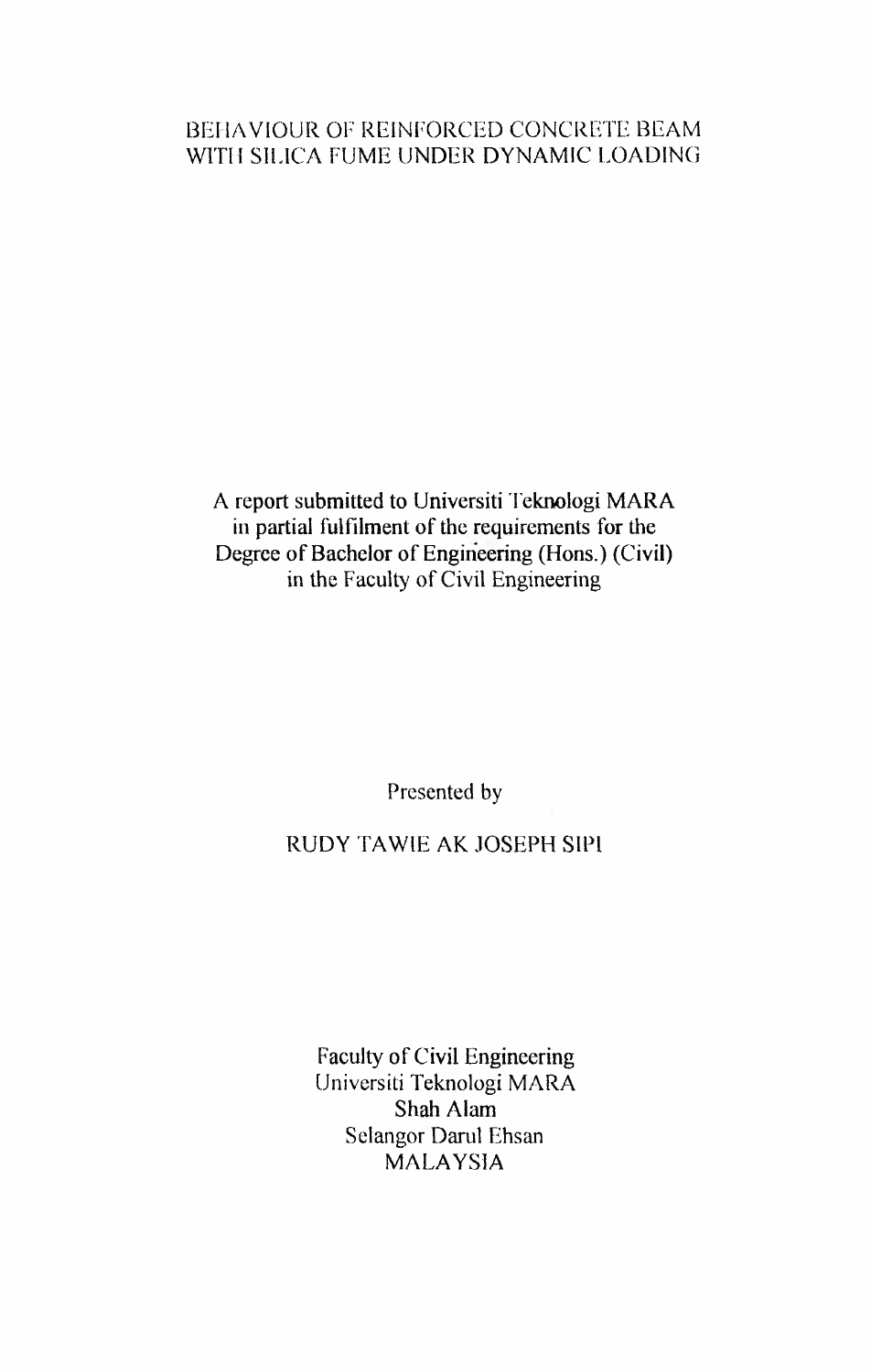Declaration:

I hereby declare that this report has not been submitted, either in the same or different form, to this or any other university for a degree, and except where reference is made to the work of others, it is believed to be original.

 $\frac{1}{2}$ (RUDY TAW1E)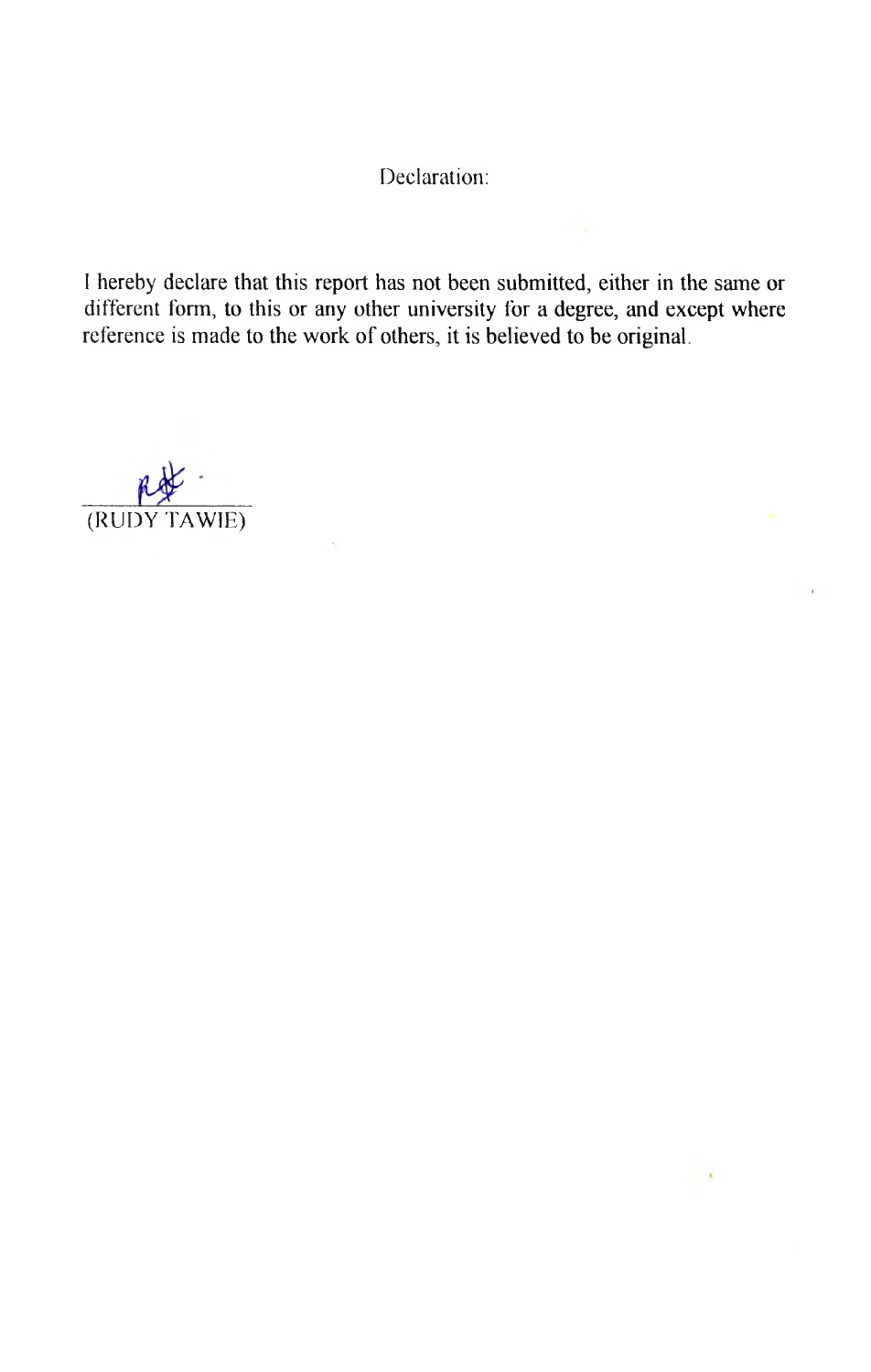#### **A B S T R A C T**

#### Behaviour of Reinforced Concrete Beam with Silica Fume under Dynamic Loading

Rudy Tawie J. S.

Concrete mixes design to produce 42 N/mm<sup>2</sup> - 84 N/mm<sup>2</sup> in compressive strength are easily obtainable today with silica fume replacing a portion of the cement content. Such concretes with a design compressive strength exceeds  $42$  N/mm<sup>2</sup> may be defined as "High Strength Concrete". For several reasons, there has recently been a marked interest in the determination of the dynamic characteristics of structures and their response under dynamic loads and effect. Subjected to dynamic loading under sinusoidal wave pattern, a study has been carried out to make an experimental investigation on reinforced concrete beam (Grade 60 N/mm<sup>2</sup>) incorporating silica fume replacing cement by weight of w/c ratio of 0.30, with respect to the serviceability and ultimate limits. A total of three specimens each with different silica fume proportion  $(8\%, 12\%)$  and  $16\%)$  by weight of cement were cast and tested under the dynamic load. Parameters investigated include deflections, crack widths and crack lengths.

# **Keywords:** High strength concrete, reinforced concrete beam, silica fume, dynamic loading, deflection, cracking.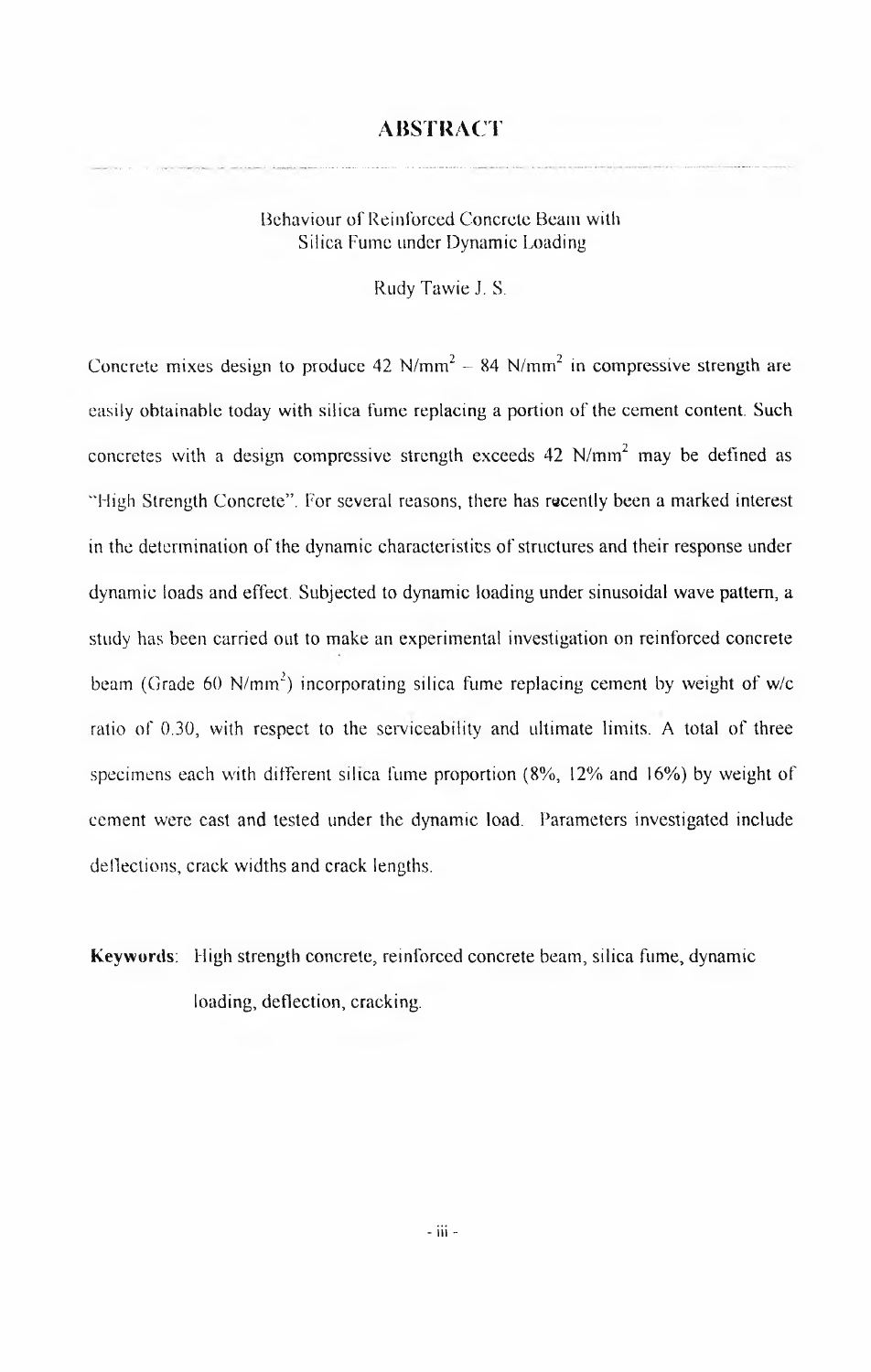# **CONTENTS**

 $\frac{1}{2}$ 

 $\label{eq:1} \begin{split} \mathcal{L}^{(1)}(x) &= \mathcal{L}^{(1)}(x) + \mathcal{L}^{(2)}(x) + \mathcal{L}^{(3)}(x) + \mathcal{L}^{(4)}(x) + \mathcal{L}^{(5)}(x) \end{split}$ 

|     | <b>ABSTRACT</b>                                   | $-iii -$         |
|-----|---------------------------------------------------|------------------|
|     | <b>ACKNOWLEDGEMENT</b>                            | $-1V -$          |
|     | <b>LIST OF FIGURES</b>                            | $-$ viii $-$     |
|     | <b>LIST OF TABLES</b>                             | $-ix -$          |
|     | <b>NOTATIONS</b>                                  | $- X -$          |
|     | <b>CHAPTER 1</b>                                  |                  |
|     | 1.0 INTRODUCTION                                  | $\mathbf{1}$     |
|     | 1.1 BACKGROUND OF STUDY                           | $\mathbf{I}$     |
|     | 1.2 PROBLEM STATEMENT                             | $\frac{2}{3}$    |
|     | 1.3 OBJECTIVE OF STUDY<br>1.4 SCOPE OF STUDY      | $\overline{4}$   |
|     |                                                   |                  |
|     | <b>CHAPTER 2</b>                                  |                  |
|     | 2.0 LITERATURE REVIEW                             | 5                |
|     | 2.1 HIGH STRENGTH CONCRETE (HSC) WITH SILICA FUME | 5                |
|     | 2.1.1 SILICA FUME                                 | 6                |
|     | 2.1.2 MICROSTRUCTURE                              | $\bf 8$          |
|     | 2.1.3 POROSITY                                    | 8                |
|     | 2.1.4 WORKABILITY                                 | 8                |
|     | 2.1.5 MODULUS OF ELASTICITY                       | 10               |
|     | 2.1.6 DURABILITY                                  | 11               |
|     | 2.1.7 CONCRETE MIX DESIGN                         | 11               |
|     | 2.1.8 AGE AT TEST<br>2.1.9 CURING CONDITIONS      | 13               |
|     | 2.2 DYNAMIC LOADING                               | 13<br>14         |
|     | 2.2.1 GENERAL                                     | 14               |
|     | 2.2.2 STRUCTURAL DYNAMIC CONCEPTS                 | 16 <sup>16</sup> |
|     | 2.2.3 PREVIOUS STUDIES                            | 17               |
|     | <b>CHAPTER 3</b>                                  |                  |
| 3.0 | THEORETICAL BASIS                                 | 18               |
| 3.1 | <b>DEFLECTION</b>                                 | 18               |
|     | 3.1.1 DEFLECTION UNDER DYNAMIC LOAD               | 18               |
|     | 3.2 CRACKING                                      | 19               |
|     | 3.2.1<br>CRACK WIDTH UNDER DYNAMIC LOAD           | 20               |
| 3.3 | DESIGN FOR DYNAMIC LOAD                           | 22               |
|     | 3.3.1 DESIGN CONSIDERATIONS                       | 22               |